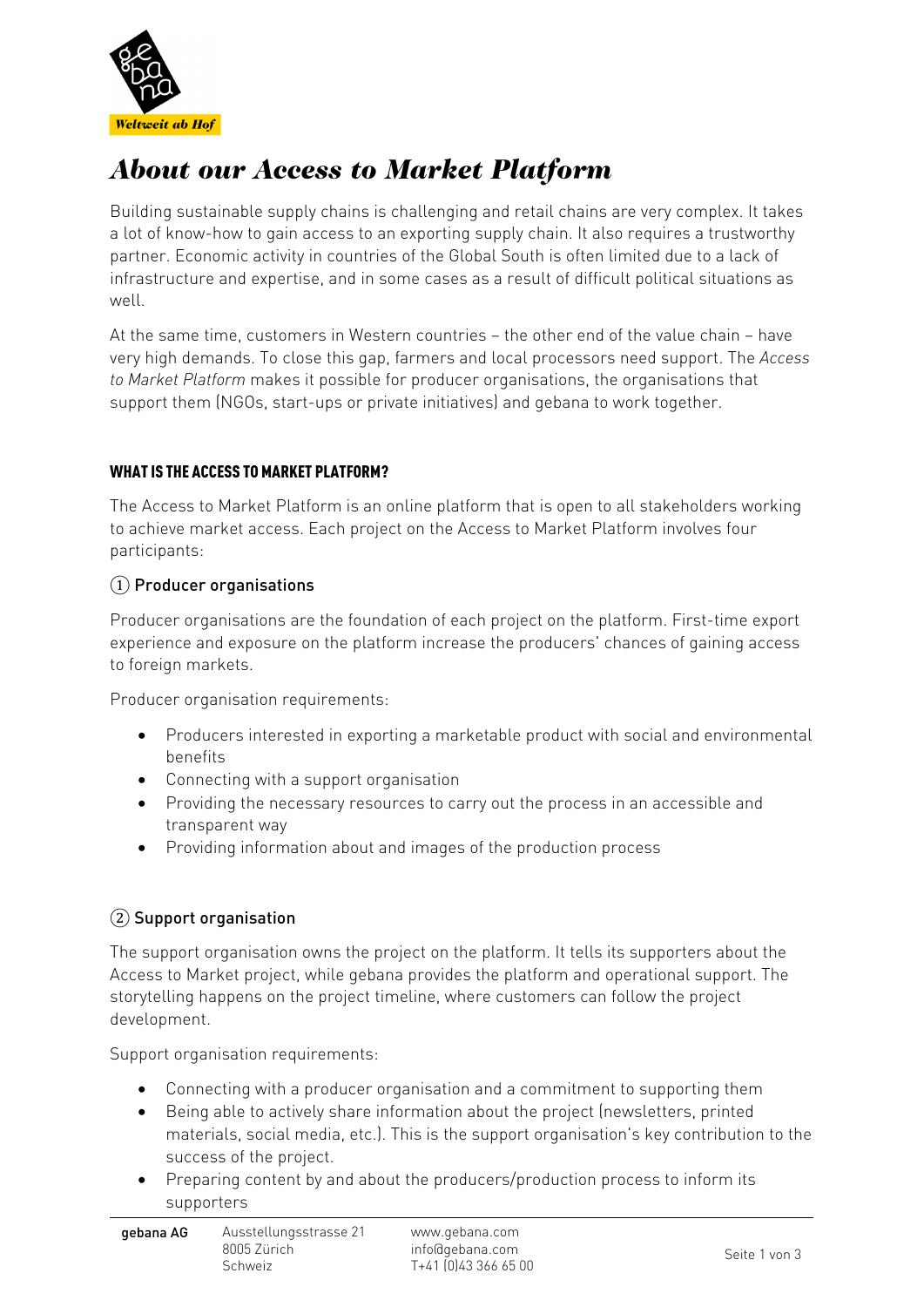# $(3)$  gebana:

gebana provides the platform and uses its extensive experience to support producers before, during and after the export process.

gebana's role:

- Help with planning the project on the platform
- Supporting producers with expertise in quality and retail requirements
- Organising logistics and ensuring market conformity
- Delivering the product to supporters
- Support in marketing the project (once a certain number of orders has been reached)
- Providing feedback for producer organisations and support organisations once the process has been completed

# ④ Crowd

Consumers order the product on offer with the aim of reaching the minimum quantity for export. They get involved and informed and become part of a pioneering initiative. They provide feedback about the product once they have received it.

#### **THREE TYPES OF PROJECTS**

### *First export*

Leverages crowd-ordering (bulk orders) to make it possible for one or more products to be exported for the first time. It's important to remember that unexpected events can often result in delays and there is no guarantee that the quality will be perfect at this stage. This is why feedback from our customers is essential. Gaining export experience and receiving customer feedback are important steps for producers to gain access to the market. Information about the product's development is important and allows consumers to witness the process from start to finish.

### *Crowd-ordering an established product*

Consumers can easily order directly from these producers. They receive their products once the minimum order quantity has been reached and the products are ready. There is little to no risk for the consumer as the producers already have a market-ready product. Both producers and consumers benefit from using this sales channel as it cuts out the middleman.

#### *Developing a new product or a new value chain*

This process provides the opportunity to test a new product and receive direct feedback from our customers. We also have the option to launch a crowdfunding project to raise money for the next step in establishing a value chain.

Once a project has been carried out and is considered completed, it will remain on the Access to Market Platform as a flagship project. A project's presence on the platform is just one step in an entire series of measures that can help a producer organisation successfully gain access to the market. It does not guarantee long-term market access. Social and environmental values are a prerequisite for all projects on the Access to Market Platform.